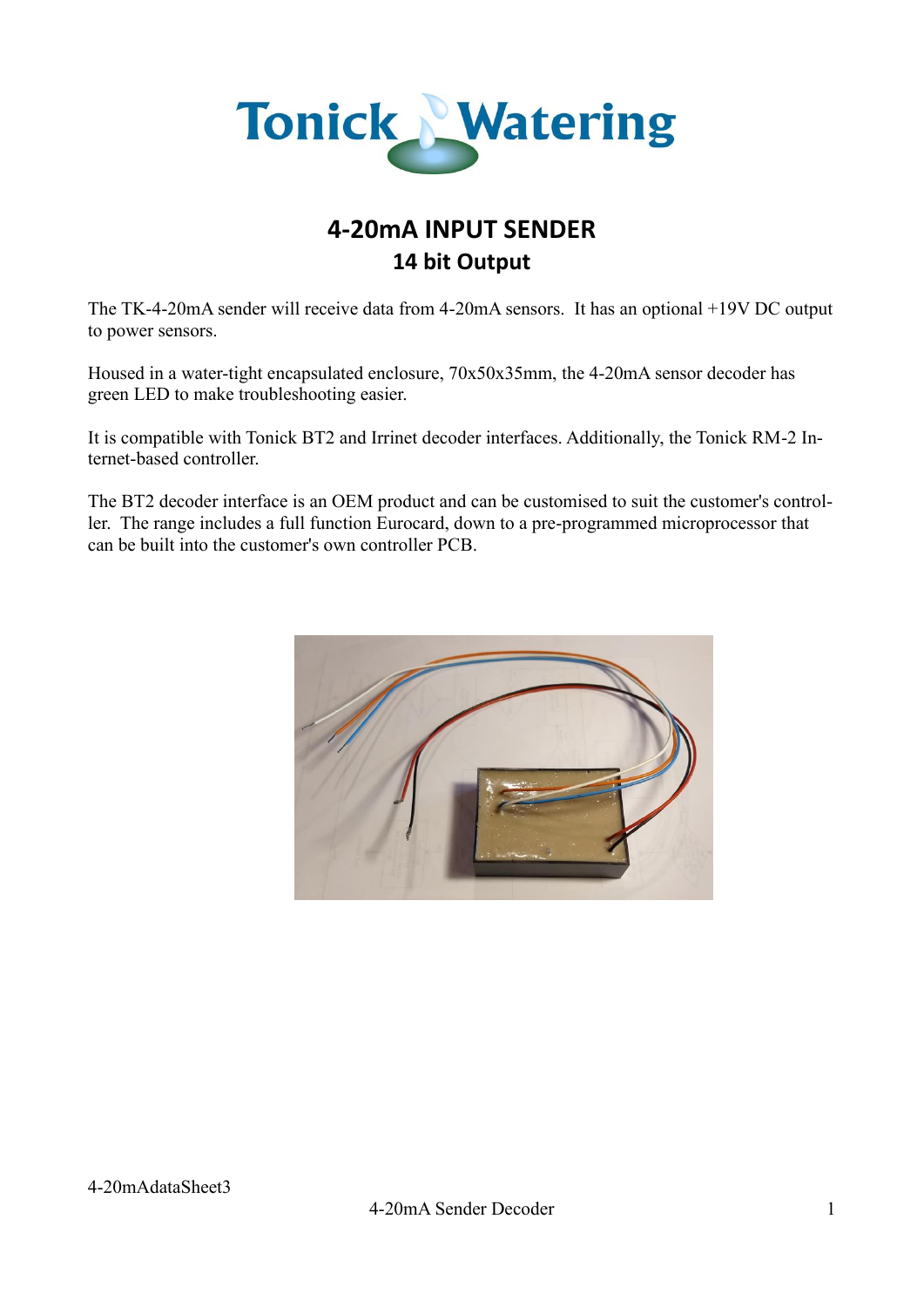# **SENDER SPECIFICATION:**

## **Wire Colours:**

(Type 99 military specification wires)

## **2Wire Path:**

**Red, Black:** 19-32VAC 50/60Hz. Standby current 12.5mA no sensor powered. 25 mA, sensor powered by Sender 19V and drawing 20mA

### **Sensor:**

**Orange:** Optional transducer power. +19VDC, 25mA max **White:** Transducer signal (+) 4-20mA. Load 9.1 Ohms **Blue:** Optional Transducer 0V When connecting a self-powered sensor, use the white and blue connections. Orange not used. When connecting a sensor that needs power, use orange for sensor+ and white for sensor-. Blue not used.

## **LED:**

**Green:** Flash for 1 second on power up Flash when being interrogated

### **SENDER OUTPUT:**

4mA input - digital output 733 (decimal) 20mA input – digital output 3660 (decimal) Drift: TBD. Calculated, 50ppm/DegC

# **NOTES:**

DIAS-compatible and can be used with up to 14 other Senders 1...15.

Must be used with Programmer/Tester **P37** (v3.7) or upwards

Must be used with BT2/Tbox firmware **BT2TboxCCCCv4\_1.hex** and upwards for 14bit sender data compatibility. (CCCC is decoder type and Customer code)

#### **CALIBRATION OF A-D**

Recalibration of the offset and full scale of the sender may be conducted outside of the factory. **Method:**

Zero Offset. Short out white & blue or leave them open circuit. Program or test the sender on a P37 (or upwards) programmer/tester.

Then….

Full Scale: inject an accurate 20.0mA into white (+) and blue (-). Program or test the sender on a P37 (or upwards) programmer/tester.

4-20mAdataSheet3